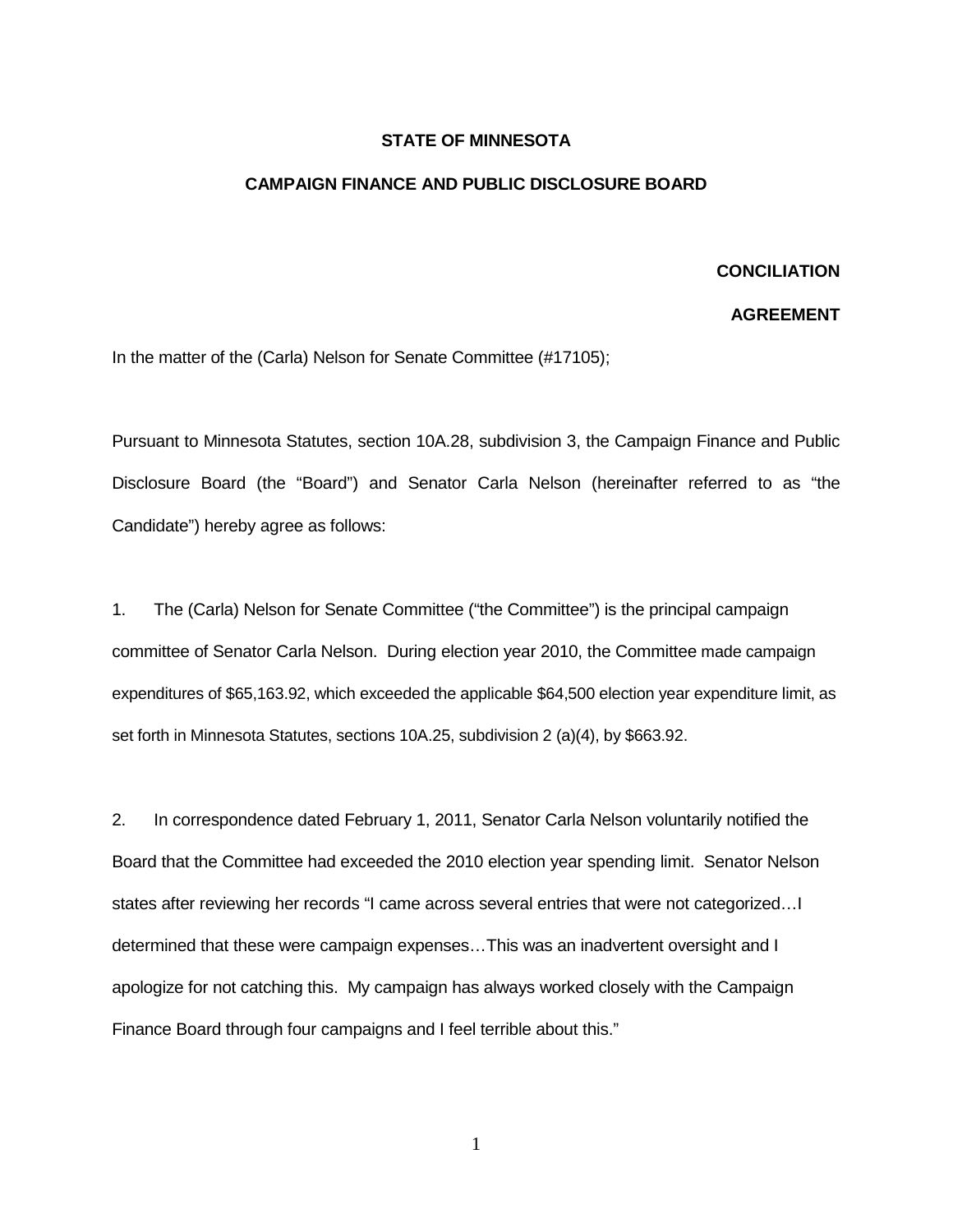3. Board records show that this is the first violation of Minnesota Statutes, Section 10A.25, subdivision (2) by the Committee. The Committee registered with the Board on April 23, 2010.

4. The parties agree that the Committee made excessive campaign expenditures resulting in an inadvertent violation of Minnesota Statutes, section 10A.25, subdivision 2 (4), in calendar year 2010.

5. The Board imposes a civil penalty of \$663.92, which represents one times the amount by which the campaign expenditures exceeded the spending limit of 2010, to be paid to the Board for deposit into the general fund of the state.

6. The Committee hereby agrees to forward to the Board \$663.92 by check or money order payable to the State of Minnesota within 30 days after the date this Agreement is signed by both parties. It is agreed by the parties that payment of the civil penalty of \$663.92 and this Conciliation Agreement will be a bar to any civil proceeding under Minnesota Statutes, section 10A.28, subdivisions 3 and 4.

7. It is further understood and agreed, however, that failure to pay the civil penalty of \$663.92 within the time specified in paragraph 6 above is a violation of the terms of this conciliation agreement and the Board may declare this agreement to be null and void and may take further action to resolve this matter.

2